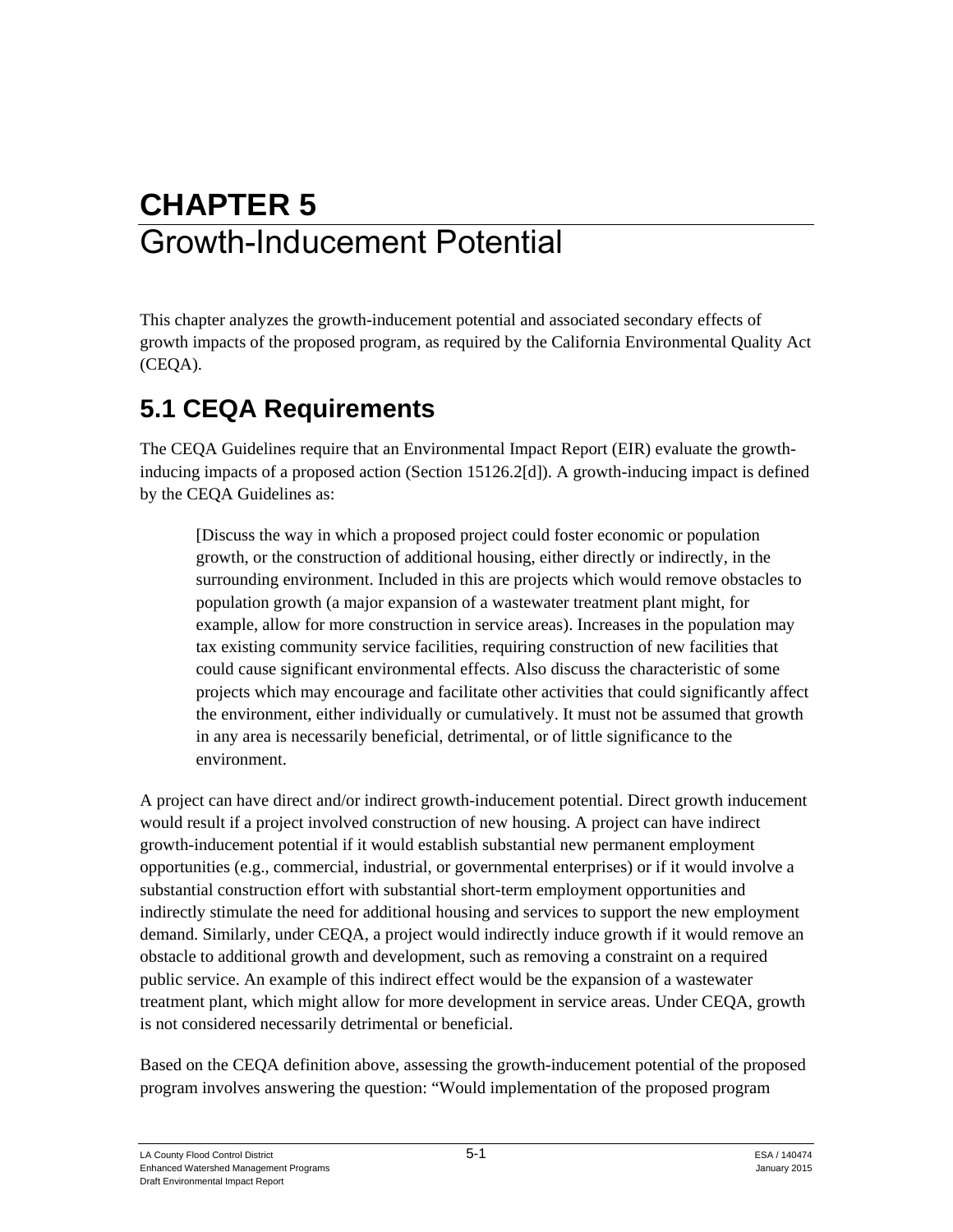directly or indirectly support economic expansion, population growth, or residential construction?" Stormwater is typically not one of the chief public services needed to support urban development; however, water supply is needed to support urban development. Additional water supply would play a role in supporting additional growth in the Enhanced Watershed Management Program (EWMP) areas, but it would not be the single impetus to such growth. In addition, factors such as the General Plans and policies of the cities and Los Angeles County (County) and/or the availability of wastewater disposal capacity, public schools, and transportation services also influence business and residential or population growth in the EWMP areas. Economic factors, in particular, greatly affect development rates and locations.

# **5.2 Methodology**

Growth inducement may result in adverse impacts if the growth is not consistent with the land use plans and growth management plans and policies for the area affected. Local land use plans provide for land use development patterns and growth policies that allow for the orderly expansion of urban development supported by adequate urban public services, such as water supply, roadway infrastructure, sewer service, and solid waste service. A project that would induce "disorderly" growth that is in conflict with local land use plans could indirectly cause additional adverse environmental impacts and impacts to other public services. Thus, it is important to assess the degree to which the growth accommodated by a project would or would not be consistent with applicable land use plans.

To determine direct growth-inducement potential, the proposed program was evaluated to verify whether an increase in population or employment, or the construction of new housing would occur as a direct or indirect result of the program. If either of these scenarios occurred, the proposed program could result in direct growth-inducement within the EWMP areas.

#### **5.3 Growth-Inducement Potential and Significant and Irreversible Effects**

The proposed program intends to improve stormwater quality through implementation of both structural and non-structural Best Management Practices (BMPs), with the goal of complying with the requirements of the National Pollutant Discharge Elimination System (NPDES) Municipal Separate Storm Sewer System (MS4) Permit to reduce the impact of stormwater and non-stormwater on receiving water quality within the EWMP areas. Structural BMPs would include BMPs categorized as distributed, centralized, or regional. Distributed structural BMPs treat runoff close to the source and are typically implemented at a single- or few-parcel level. Centralized structural BMPs treat runoff from multiple parcels. Regional structural BMPs are larger in scale, and are meant to retain and/or treat the 85th percentile storm over 24 hours from a contributing area. The major functions of these three types of structural BMPs are infiltration, treatment, and storage; they may be used individually or in combination with one another. Although there would be construction involved, the structural BMPs would largely be implemented in urbanized areas including streets, sidewalks, parking lots, and parks.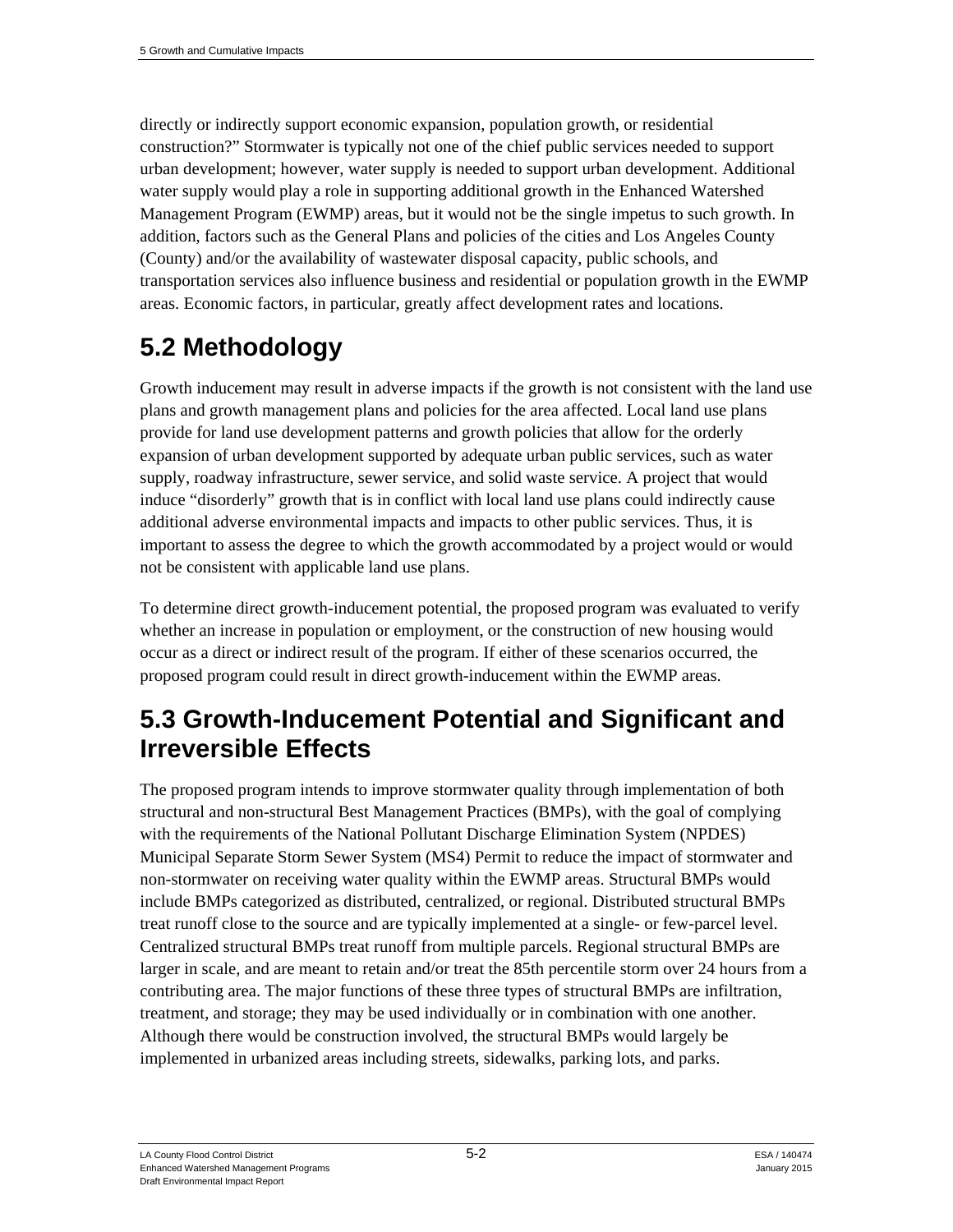The proposed program is not a land use project and its implementation would not introduce new residential or commercial buildings or any other growth-inducing land uses. The structural BMPs would augment the physical structure of established communities, blending in as part of the existing landscape and enhancing the water quality of existing communities. As a result, the proposed program would not induce population growth.

The proposed program would expand stormwater capture abilities, increasing groundwater recharge and improving the quality of stormwater runoff into receiving waters in the Los Angeles region. The program would not include construction of residential or commercial buildings and thus would not increase the demand for or require new public services and utilities facilities (including water supply, fire protection and other emergency services, public education, and parks and recreation facilities). The nature of the proposed program is to increase stormwater recharge and improve stormwater quality; such activities would not result in increased economic activity or population growth in the EWMP areas. And the amount of water recharged as part of the proposed program is anticipated to support existing water supply needs and reduce dependence on imported water supplies.

The non-structural BMPs associated with the proposed program consist of policies, actions, and activities intended to prevent pollutants from entering stormwater runoff, thus eliminating the source of the pollutants. Examples include irrigation control, covered trash receptacles, replacement of brake pads and lead in wheel weights, pet waste cleanup stations, street sweeping, catch basin cleaning, and downspout disconnect programs, all aiming to prevent and/or reduce runoff and/or pollution close to the source. These BMPs would not include construction activities and would not result in direct or indirect growth-inducement within the EWMP areas.

# **5.4 Secondary Effects of Growth**

Implementation of the proposed program would not result in a direct or indirect increase in population or employment. The proposed program itself, therefore, is not growth-inducing and would not induce secondary effects of growth. While one of the main goals of the EWMPs is to increase infiltration and potentially increase recharge of stormwater into the groundwater basin, the amount of water potentially recharged would not be enough to indirectly support population growth and is intended to support existing water supply needs. This potential additional recharge would contribute to local water supply needs but would not alter population demographics. Therefore, there would be no secondary effects of growth.

# **5.5 Significant Irreversible Environmental Changes**

CEQA Guidelines 21100(b) (2) and 15126.2(b) require that any significant effect on the environment that would be irreversible if the project is implemented must be identified. A project would generally result in a significant irreversible impact if:

- Primary and secondary impacts (such as roadway improvements that provide access to previously inaccessible areas, etc.) would commit future generations to similar uses.
- The project would involve a large commitment of nonrenewable resources.